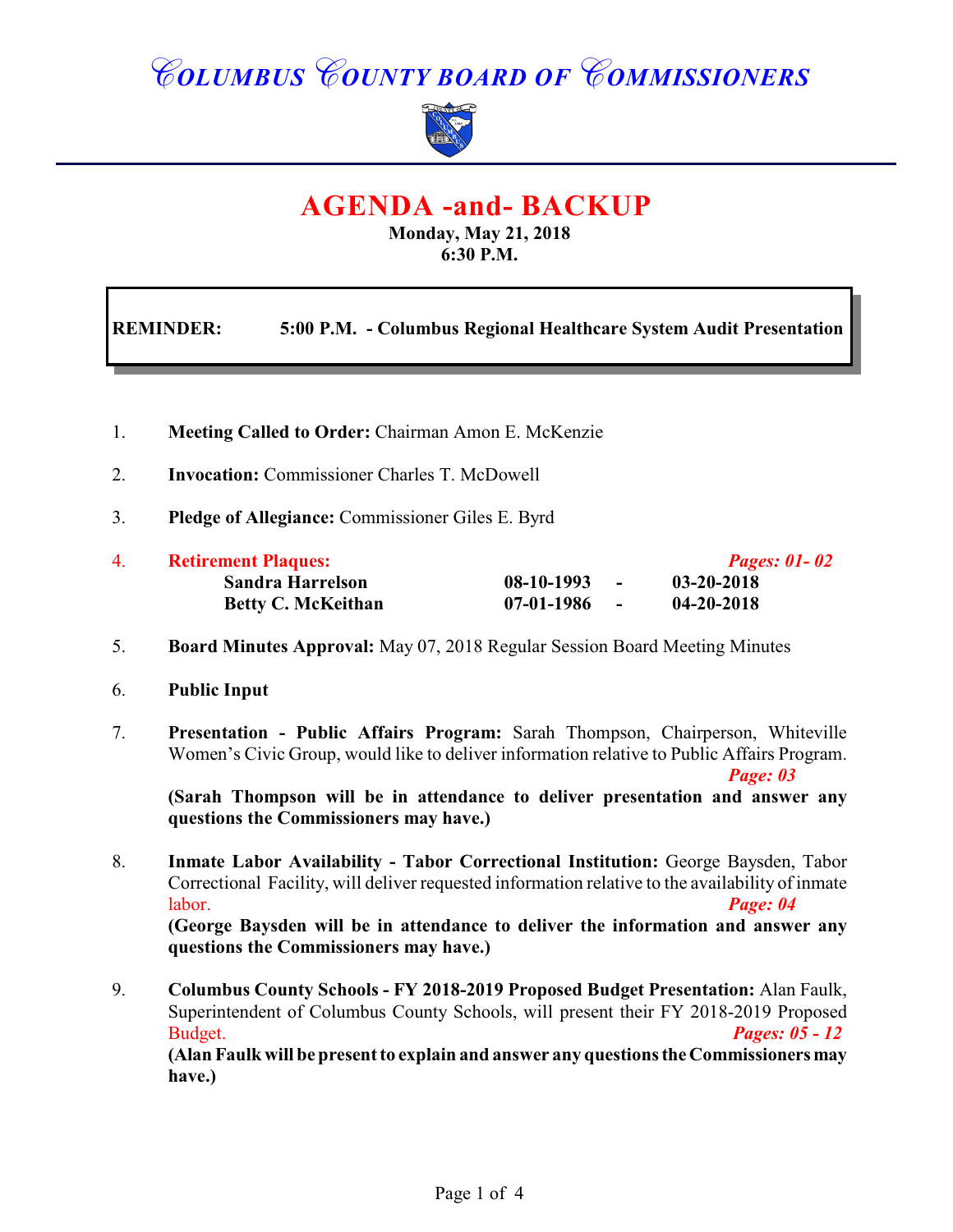10. **Health - 2018 County Health Rankings:** Kimberly L. Smith, Health Director, and Daniel Buck, Heath Educator, will present a review of the 2018 County Health Rankings.

*Pages: 13 - 15*

**(Kimberly Smith and Daniel Buck will be present to explain and answer any questions the Commissioners may have.)**

- 11. **Health 2017 State of the County Health Report:** KimberlyL. Smith, Health Director, and Daniel Buck, Heath Educator, will present a review of the 2017 State of the County Health Report. *Pages: 16 - 22* **(Kimberly Smith and Daniel Buck will be present to explain and answer any questions the Commissioners may have.)**
- 12. **Cooperative Extension Departmental Update:** Dalton Dockery, Cooperative Extension Director, will deliver a departmental update. *Pages: 23 - 27* **(Dalton Dockery will be present to deliver update and answer any questions the Commissioners may have.)**
- 13. **Social Services Monthly Administrative Report:** Algernon McKenzie, Social Services Director, will deliver the Monthly Administrative Report. *Pages: 28 - 34* **(Algernon McKenzie will be present to explain and answer any questions the Commissioners may have.)**
- 14. **Maintenance Closed Detention Center Mold and Mildew Remediation:** Larry Hayes, Maintenance Director, is requesting the Board to approve quote from Pure Maintenance. *Pages: 35 - 40*

**(Larry Hayes will be present to explain and answer any questions the Commissioners may have.)**

15. **Maintenance - Historical Courthouse Roof Replacement:** Larry Hayes, Maintenance Director, is requesting the Board to approve the contract to the lowest responsible bidder.

*Pages: 41 - 47*

**(Larry Hayes will be present to explain and answer any questions the Commissioners may have.)**

16. **Maintenance - Unoccupied Board of Elections/HUD Handicap Restroom:** Larry Hayes, Maintenance Director, is requesting Board to approve a quote for a handicap restroom.

*Pages: 48 - 49*

**(Larry Hayes will be present to explain and answer any questions the Commissioners may have.)**

17. **Fireworks - Permission for Fireworks at South Columbus High School on Tuesday, July 03, 2018, Request for \$1,000.00 Financial Support and Waiver of Fee Permit:** Cynthia S. Nelson, EVP, Tabor City Chamber of Commerce, is requesting permission for fireworks for the  $31<sup>st</sup>$  Annual Columbus County Fourth of July Fireworks Celebration, request for \$1,000.00 financial support and waiver of the fee permit. *Pages: 50 - 52* **(Michael Stephens, County Manager/Attorney, will be present to explain and answer any questions the Commissioners may have.)**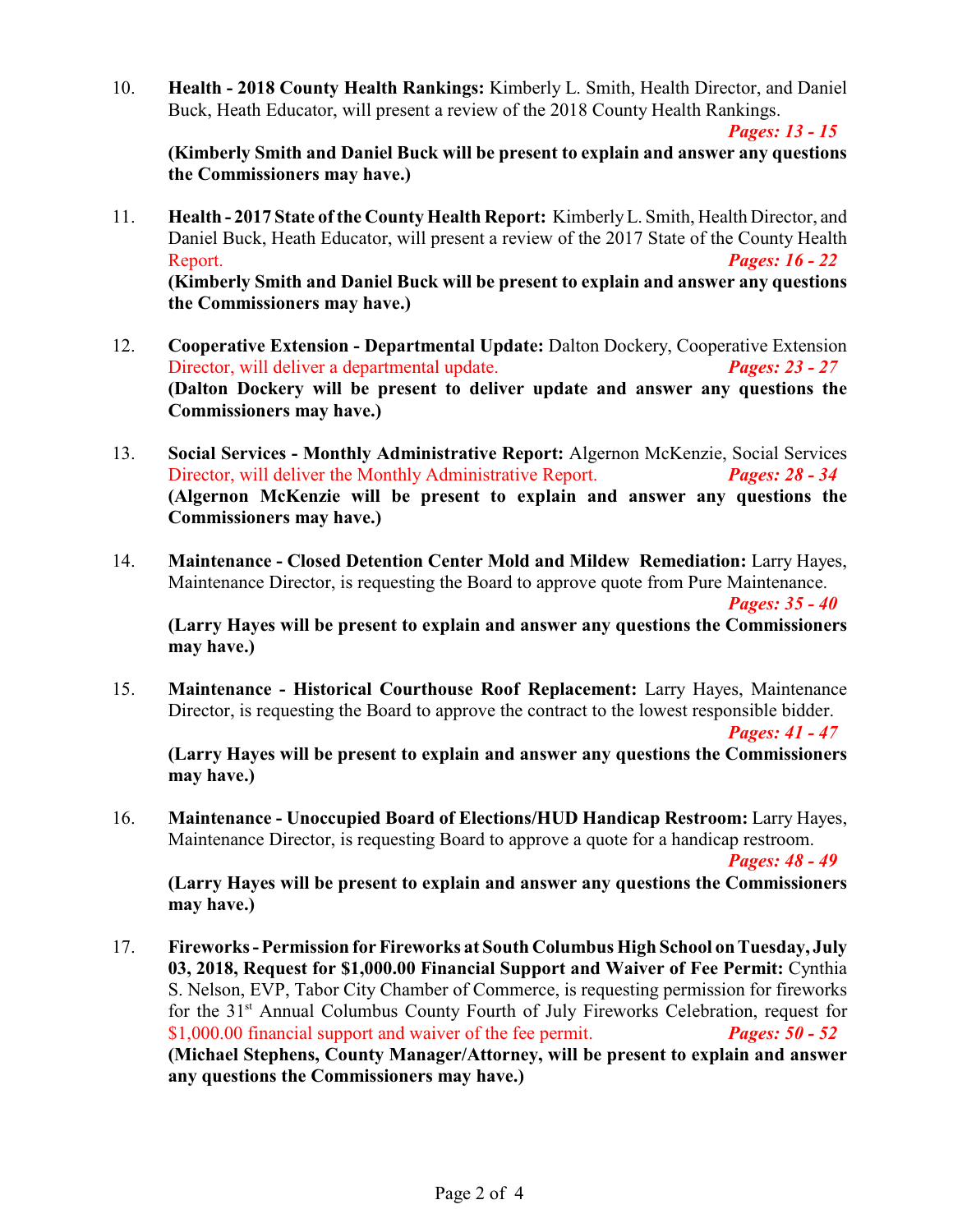#### **RECESS REGULAR SESSION and enter into COMBINATION MEETING of COLUMBUS COUNTY WATER and SEWER DISTRICTS I, II, III, IV and V BOARD MEETING**

18. **Columbus County Water and Sewer Districts I, II, III, IV and V - Approval of Board Meeting Minutes:**

May 07, 2018 **Combination Meeting** of Columbus County Water and Sewer Districts I, II, III, IV and V Board Meeting **(5 sets)**

- 19. **Public Utilities Request for Workshop:** Harold Nobles, Public Utilities Director, is requesting the Board to establish June 04, 2018, at 6:00 P.M., as the date and time for a workshop to discuss a bulk rate study. *Page: 53*  **(Harold Nobles will be present to explain and answer any questions the Commissioners may have.)**
- 20. **Columbus County Water and Sewer Districts I, II, III, IV and V Approval of Rescinding the Existing and Replacing the Water Shortage Response Plan (Second Reading):** Harold Nobles, Public Utilities Director, is requesting Board approval to rescind the existing Water Shortage Response Plan and replacing. **(The first reading was held at the May 07, 2018 Meeting.)** *Pages: 54 - 63* **(Harold Nobles will be present to explain and answer any questions the Commissioners may have.)**
- 21. **Columbus County Water and Sewer District V Old Dock Elementary School Water Project Well Site Approval:** Harold Nobles, Public Utilities Director, is requesting Board approval to purchase the well site from F. & E. Family Investments, LLC. *Pages: 64 - 65* **(Harold Nobles will be present to explain and answer any questions the Commissioners may have.)**

#### **ADJOURN COMBINATION MEETING of COLUMBUS COUNTY WATER and SEWER DISTRICTS I, II, III, IV and V BOARD MEETING**

22. **Budget - Presentation of the Proposed Columbus County FY 2018-2019 Operating Budget:** Mike Stephens, County Manager/Attorney, will present the Proposed Columbus County FY 2018-2019 Operating Budget for acceptance, and request the establishment of a Public Hearing for June 04, 2018, at 6:30 P.M. *Page: 66* **(Mike Stephens will be present to deliver the presentation and answer any questions the Commissioners may have.)**

#### 23. **Consent Agenda Items:** *Pages: 67 - 75*

- A. Budget Amendments; **and Pages: 67-70**
- B. Tax Refunds and Releases. **Pages: 71-75**